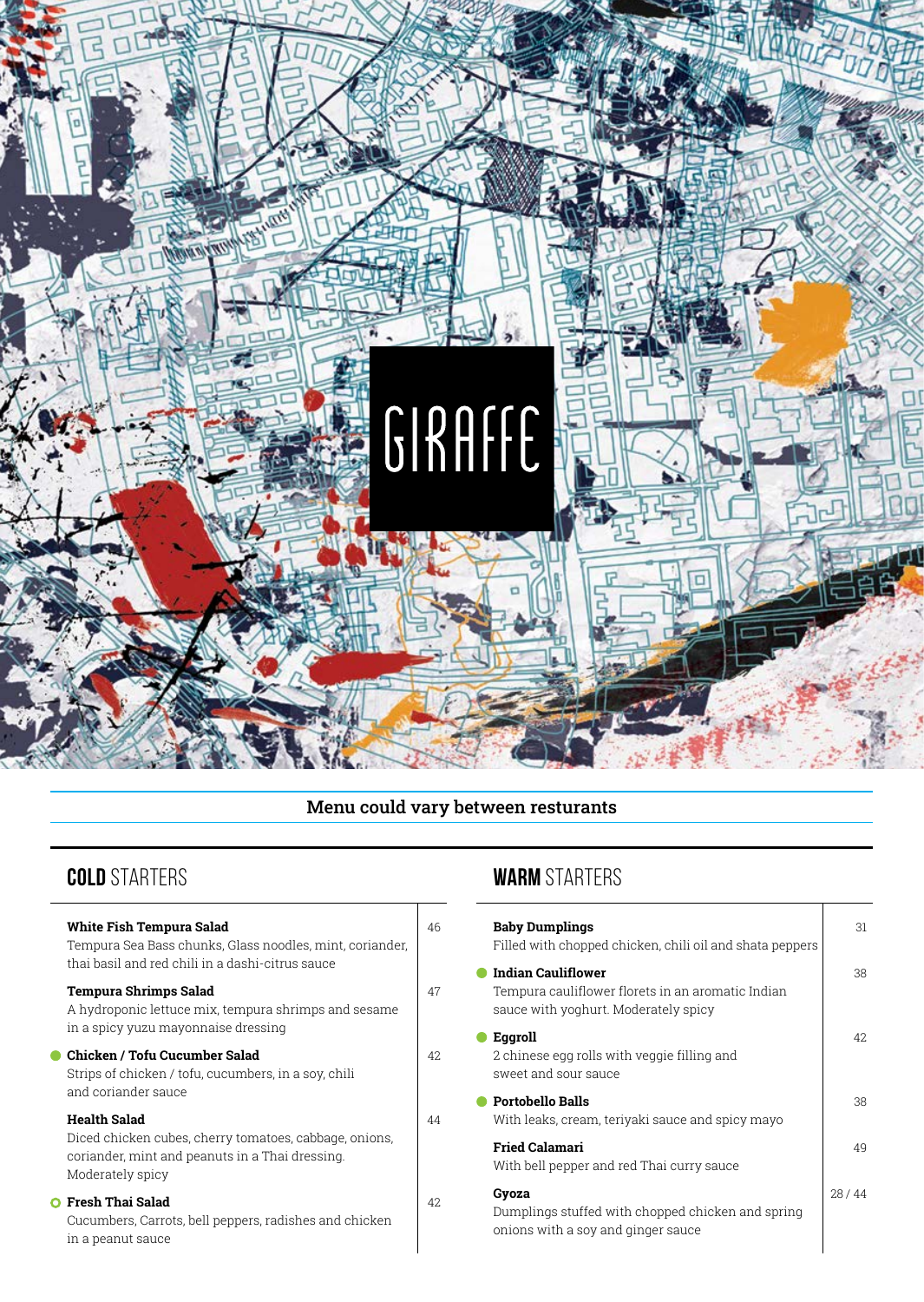# **Noodles**

| <b>Pad Korat</b><br>Thin rice noodles, diced chicken, green onion, sprouts,<br>chili, tamarindo, crushed peanuts, shallots, soya beans and<br>caramelized onions                              | 68  |
|-----------------------------------------------------------------------------------------------------------------------------------------------------------------------------------------------|-----|
| The Spicy<br>Egg noodles with strips of chicken, pork, shrimps<br>and vegetables in a hot chili sauce                                                                                         | 69  |
| <b>O</b> Sirloin Noodles<br>Egg noodles with strips of sirloin beef, three kinds<br>of onions, cashews, sprouts, chili and coriander                                                          | 72. |
| <b>O</b> The New Empress<br>Wholegrain egg noodles with chicken, bacon, pork, green<br>vegetables and cashews. Moderately spicy. Bacon can be<br>replaced with turkey and smoked goose breast | 69  |
| <b>O</b> The Spicy Philippine<br>Egg noodles with chicken, coconut milk, red curry,<br>spring onions, peanuts and coriander                                                                   | 69  |
| <b>Black Noodles with Seafood</b><br>Black (squid ink) noodles with shrimp, calamari, spring<br>onions, chives and chili                                                                      | 74  |
| <b>O</b> The Malaysian<br>Egg noodles in an herbal sauce with a dollop of cream,<br>along with cucumbers, sprouts, onions, chicken, pepper,<br>basil and peanuts. Mildly piquant              | 69  |
| Beef Rice Noodles Wide rice noodles with slices of beef<br>sirloin, broccoli, and shallots                                                                                                    | 72  |
|                                                                                                                                                                                               |     |

# **PAD THAI**

| <b>Classic Pad Thai</b><br>Rice noodles with spring onions, carrots, fresh sprouts,<br>egg, lemon, green onion, coriander, peanuts<br>and shrimp / chicken | 69/66 |
|------------------------------------------------------------------------------------------------------------------------------------------------------------|-------|
| <b>Classic Vegeterian Pad Thai</b><br>Rice noodles with spring onions, carrots, fresh sprouts,<br>egg, lemon, green onion, coriander, peanuts and tofu     | 64    |
| Spicy Pad Thai<br>Rice noodles with chili, fresh sprouts, egg, peanuts,<br>green onion, coriander, shrimp / chicken                                        | 69/66 |
| <b>Spicy Vegeterian Pad Thai</b><br>Rice noodles with chili, fresh sprouts, egg, peanuts,<br>coriander, green onion, green and tofu                        | 64    |

# **MAINS RICE**

| <b>O</b> Szechuan Sirloin / Spicy Szechuan Sirloin<br>Strips of beef sirloin, mushrooms and onion in a spicy<br>sweet Szechuan glaze                                                        | 72. |
|---------------------------------------------------------------------------------------------------------------------------------------------------------------------------------------------|-----|
| Cheza<br>Beef strips and eggplants in a spicy-sweet sauce                                                                                                                                   | 72. |
| The Afghan / Spicy Afghan<br>Chicken pullet, bacon, garlic, leeks & nuts in a soy-caramel<br>sauce. Bacon can be replaced with smoked goose breast                                          | 69  |
| <b>Shaoxing Beef</b><br>Beef strips, green peppers, spring onions,<br>lemongrass, and portobello mushrooms, with a soy<br>shaoxing and porcini dressing                                     | 72  |
| <b>Shaoxing Tofu</b><br>Tofu strips, green peppers, spring onions, lemongrass,<br>and portobello mushrooms, with a soy, shaoxing and<br>porcini dressing                                    | 64  |
| O Orange Thai Curry<br>Shrimp / chicken / tofu in a homemade blended curry,<br>with coconut cream sauce, pumpkin cubes, purple yams,<br>coriander, basil and crispy piquant roasted almonds | 69  |
| Lemon Chicken<br>Tempura fried chicken breast with lemon & vegetable sauce                                                                                                                  | 64  |
| <b>O</b> Fried Rice<br>Fried rice with chicken, pork, shrimps, egg, leek, onion,<br>bean sprouts and carrot. Mildly spicy                                                                   | 69  |
| <b>Salmon and Greens</b><br>Steamed Salmon with green vegetables in soy, ginger<br>and vegetables consommé sauce                                                                            | 89  |

# **Soups**

| Indian Lentil Soup<br>Root vegetables and fresh coriander, with an Indian<br>aroma. Moderately spicy                                                                 | 44      |
|----------------------------------------------------------------------------------------------------------------------------------------------------------------------|---------|
| Corn Soup<br>With cream & coconut milk, bean noodles & coriander                                                                                                     | 44      |
| Thai Seafood Soup<br>On a chicken broth base, with coconut milk, curry,<br>shrimp, calamari, mushroom, tomatoes, sprouts,<br>coriander and noodles. Moderately spicy | 54 / 72 |

# **KIDS**

÷.

| Teriyaki Noodles                                 | 39 | Salmon Sushi Roll in teriyaki with panko crumbs      | 44 |
|--------------------------------------------------|----|------------------------------------------------------|----|
| <b>Teriyaki Noodles</b> with chicken/veg         | 42 | Veg Sushi Roll cucumber, carrot, avocado (in season) | 36 |
| Fresh Crispy Schnitzel Bits with rice or noodles | 46 | Prigat grapes flavor (low sugar) - Additional ₪8     |    |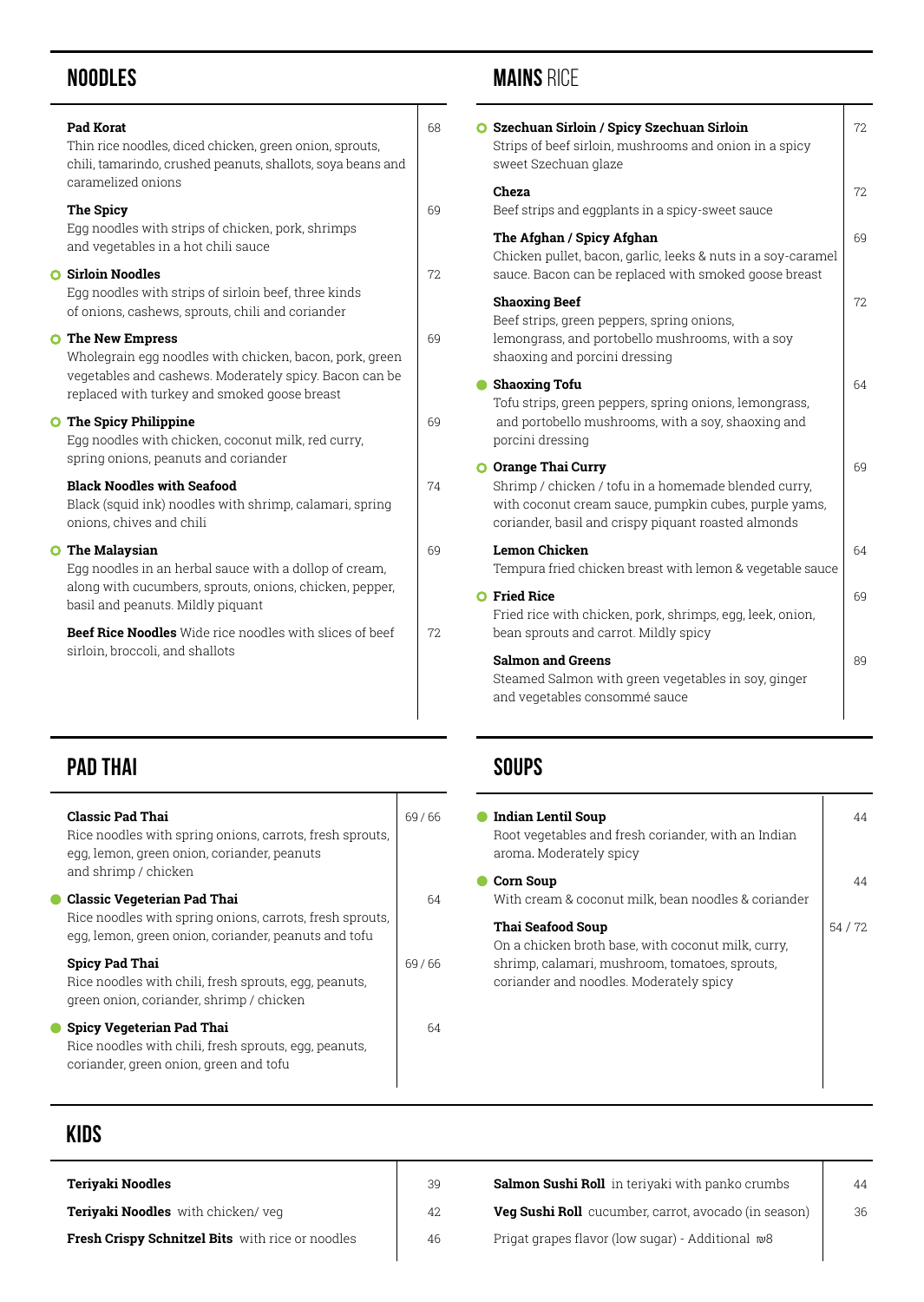## **Sushi**

## **THE ROLLS**

|           | Salmon Avocado<br>Salmon, avocado and sesame                                                                                           | 44  |
|-----------|----------------------------------------------------------------------------------------------------------------------------------------|-----|
|           | <b>Steamed Salmon</b><br>Toasted almonds, chives, panko flakes and teriyaki                                                            | 44  |
|           | <b>Tempura Shrimp</b><br>Avocado, chives, togarashi and yuzu mayonnaise                                                                | 46  |
|           | ● Veggie Roll<br>Cucumber, carrot, chives and avocado                                                                                  | 36  |
| $\bullet$ | <b>Yummy Veggie</b><br>Tempura tofu, purple yams, cucumber and chives,<br>wrapped in sweet potato, bobo arare and spicy mayo           | 40  |
| $\bullet$ | Mozzarella Sweet Potato New!<br>Panko-fried roll filled with sweet potato and purple yams,<br>avocado, mozzarella cheese and teriyaki  | 46  |
|           | <b>Mozzarella Salmon New!</b><br>Panko-fried roll filled with salmon, avocado, mozzarella<br>cheese and teriyaki                       | 52. |
|           | <b>Spicy Tuna New!</b><br>Spicy tuna, asparagus and chives wrapped in avocado,<br>with spicy mayonnaise and crispy purple sweet potato | 58  |
|           | Chi-zu Salmon Roll New!<br>Salmon, cream cheese, avocado and chives wrapped<br>in seared salmon and tempura flakes                     | 58  |
|           | <b>Special Spicy Salmon New!</b><br>Spicy salmon, cucumber and asparagus wrapped<br>in salmon, yuzu Kosho and tempura flakes           | 54  |
|           | Tuna Tataki Jalapeno New!<br>Asparagus, avocado, chives and cucumber wrapped<br>in seared tuna, jalapeno aioli and bobo arare          | 58  |
|           | <b>Yuzu Love</b><br>Salmon and tuna-wrapped roll with avocado, cucumber,<br>chives and pickled daikon, yuzu mayo and tempura           | 52. |

# **CHIRASHI** Sushi bowl, served with spicy yuzu sauce

| Salmon Chirashi New!<br>Sushi rice bowl with raw salmon, served with edamame,<br>avocado-yuzu salad, cucumber, scallions, sesame, crispy<br>purple yams and nori seaweed                                     | 64  |
|--------------------------------------------------------------------------------------------------------------------------------------------------------------------------------------------------------------|-----|
| Tataki Salmon Chirashi New!<br>Sushi rice bowl with seared raw salmon in teriyaki,<br>served with edamame, avocado-yuzu salad, cucumber,<br>scallions, crispy purple yams, sesame and nori seaweed           | 66  |
| Chirashi Mix New!<br>Sushi rice bowl with red tuna and salmon, served with<br>edamame, avocado-yuzu salad, cucumber, scallions,<br>crispy purple yams, sesame and nori seaweed                               | 72. |
| Tuna only: extra 14 NIS                                                                                                                                                                                      |     |
| <b>C</b> Tofu Chirashi New!<br>Sushi rice bowl with fried tofu strips, tempura purple yams,<br>sweet potato, avocado, cucumber, scallions, edamame,<br>radish salad, sesame and nori seaweed                 | 52. |
| <b>SPECIAL SUSHI</b>                                                                                                                                                                                         |     |
| Temari Sushi New!<br>3 sushi rice balls, one wrapped in seared salmon,<br>teriyaki and toasted almonds, one wrapped in red tuna,<br>spicy yuzu and bobo arare, and one wrappe<br>in avocado and black sesame | 32. |
| Oshizushi Salmon New!<br>6 layers of sushi rice and avocado wrapped in seared<br>salmon with teriyaki, spicy mayo, scallions and<br>caramelized bobo arare                                                   | 36  |

 $\bullet$  Vegan / Vegetarian Dish  $\bullet$  Dish that may be adapted to vegan or vegetarian

## **PREFER VEG? VEGAN?** ASK FOR THE GREEN MENU

#### **OUR BUSINESS MENU 10% OFF** THE ENTIRE MENU | SUNDAY-THURSDAY 12:00-16:00 | DOES NOT APPLY ON TAKE AWAY

 $\vert\,\vert$  The dishes in our restaurant are prepared in an environment that is likely to be exposed to various allergens. If you have allergies or sensitivitiesof any kind, please bring it to our attention. While preparing our dishes, we make our best effort to avoid contact with allergens which are not part of the dish. However, our kitchen is not a completely "sterile environment". If even trace amounts of allergens could trigger an allergic reaction, we recommend that you do not put yourself at risk. **!**